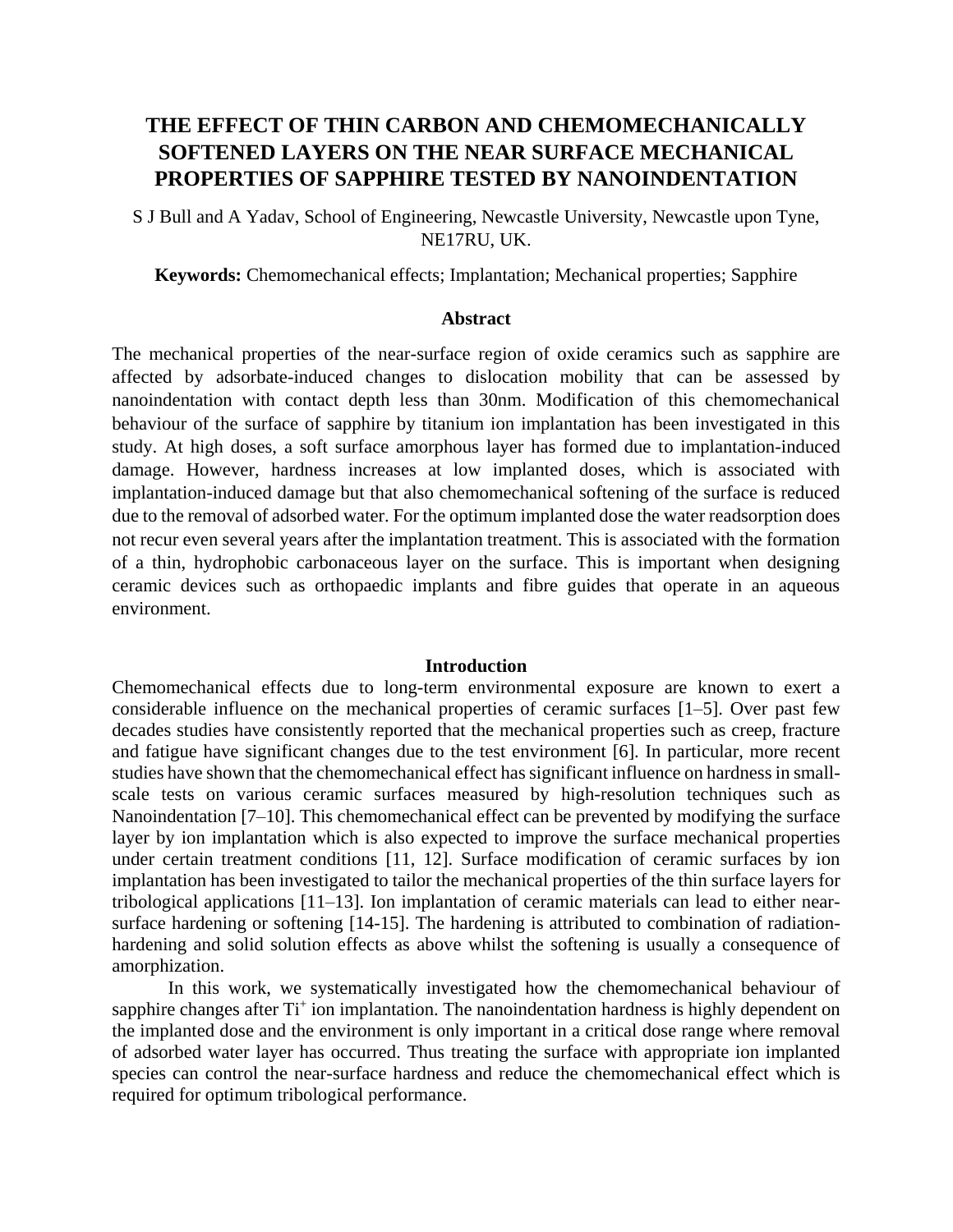# **Experimental**

The single crystal sapphire  $(10\overline{1}2)$  substrates were obtained from GEC and cleaved into smaller sizes of  $10\times10\times0.5$  mm. Prior to implantation, the specimens were carefully ultrasonically cleaned degreased in isopropyl alcohol. The specimens were implanted with titanium (300 keV) to doses in the range from  $2x10^{16}$ -  $1.5x10^{17}$  Ti<sup>+</sup> cm<sup>-2</sup> in the Cockcroft-Walton facility at UKAEA Harwell. All implantations were carried out at room temperature with a beam current of few microamps per centimetre squared; beam heating was estimated to be about 250 **°**C. Under these conditions the ion range is 159 nm and its straggle is 43 nm according to calculations using the SRIM. The depth of maximum damage is at 126 nm and the sputtering yield is 2.6.

The ion depth profiles were evaluated using 2.0 MeV  $\alpha$ -particle Rutherford Backscattering (RBS) spectra measurements with the sample normal oriented at about  $7^{\circ}$  to the analysis beam direction. This generates the spectrum from a "randomly oriented" sample. Channelled RBS was then used to determine the profile of damage caused by the implantation. In this case the [0001] channel at about 58° to the surface normal was aligned with the beam direction. In this orientation the open channels in the crystallographic structure are aligned with the analysis beam and penetration of the beam is increased and backscattering is reduced. Only when damage disrupts the channel will the backscattered signal increase.

To characterise the near surface mechanical properties of the sapphire with different doses of implantation, nanoindentation experiments were performed in the displacement controlled mode using a Hysitron Triboindenter nanoindentation system fitted with a sharp Berkovich indenter (tip end radius 100 nm). To investigate the environment effects that influence the hardness, the nanoindentation tests were performed on the same sapphire sample after soaking the surface in methanol or water for 24 hrs. After the samples were removed from the liquids, they were dried immediately at 50 **°**C using a hot air blower. Indentation tests were performed immediately after drying. An array of twenty indents was created on every sample.

The chemical compositions and valence states of sapphire and sapphire implanted with Ti were studied by x-ray photoelectron spectroscopy measurements (XPS). All the spectra were acquired with a Kratos Axis Nova spectrometer. The samples were mounted on a clean Al platen and immobilised with carbon tape and copper clips. The largest analysis area available in the instrument  $(300\times700 \mu m)$  was used in all the measurements. All measurements were replaced on three different analysis positions with non-overlapping analysis areas on each sample. Charge compensation was used throughout the measurement. The XPS spectra were analysed using the Casa XPS software.

Surface polarity and changes to surface energy after implantation were investigated using water drop contact angles measured using an optical tensiometer. Prior to testing surfaces were cleaned with isopropyl alcohol and a 10  $\mu$ L drop of deionised water was used for measurement in each case. Five drops were measured on different areas of each surface tested and the results were averaged.

## **Results and Discussion**

# **Characterisation of the implant profiles and damage**

Figure 1a presents the random and  $(10\overline{1}2)$  channelled RBS spectra from the unimplanted sapphire surface. It can be observed that the random spectrum does not coincide with channelled spectrum. The crystal quality of the starting material can be determined from the ratio of the channelled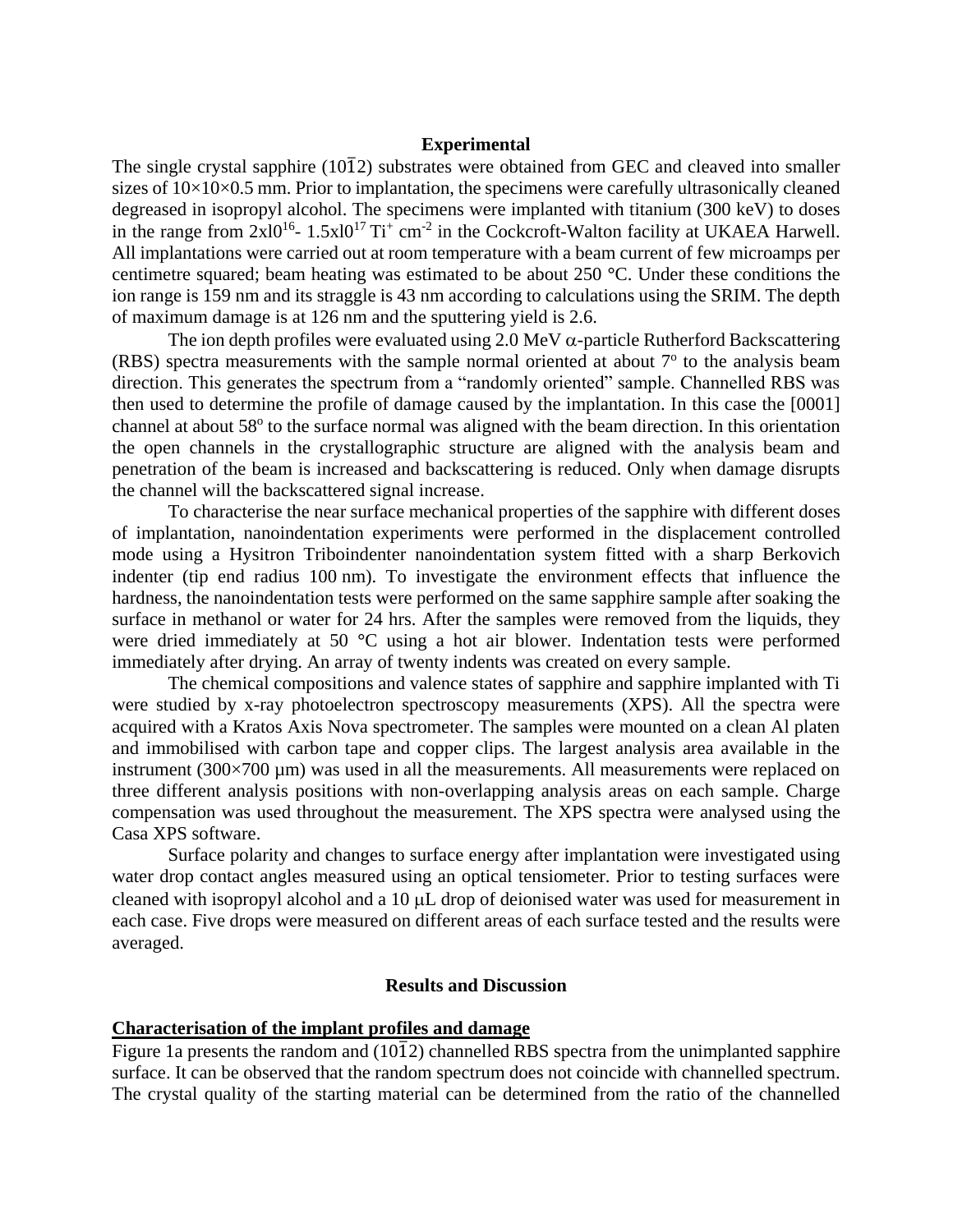scattering yield to the random scattering yield just below the two surface peaks. In this case, for Al the aligned yield is  $\sim$  50% of the random yield and for O  $\sim$  55%, which indicate that the single crystalline sapphire surface is almost damage free as might be expected for semiconductor-grade material. The effect of implanting  $Ti^+(to 3.2 \times 10^{16} T^+ \text{ cm}^{-2})$  into the sapphire is shown in Fig. 1b. Comparing the (0001) channelled yields from the implanted and unimplanted regions, a substantial disorder has been introduced in both the Al and O subarrays but the random and channelled spectra do not coincide. This indicates that the near-surface region has not become amorphous.



Figure 1. A sequence of channelled and random RBS spectra obtained from sapphire (a) unimplanted, (b) implanted with  $3.2 \times 10^{16}$  Ti<sup>+</sup> cm<sup>-2</sup>, (c) implanted with  $6.3 \times 10^{16}$  Ti<sup>+</sup> cm<sup>-2</sup>, and (d) implanted with  $1.5 \times 10^{17}$  Ti<sup>+</sup> cm<sup>-2</sup>.

Figure 1c shows the random and channelled spectra for the implantation dose of  $6.3x10^{16}$  $Ti<sup>+</sup> cm<sup>-2</sup>$  in sapphire. The peak in the titanium concentration profile occurs at a greater depth which is evidence that amorphisation has occurred (ions travel a greater distance in amorphous material with lower density). At this dose, the surface peaks from Al and O are considerably larger than in the case of previous doses. The near-surface region (just behind the surface peak) is damaged and shows complete amorphisation. The depth at which the damage saturates in the Al subarray corresponds reasonably well with the peak of the Ti distribution. The implanted Ti shows a small channelling effect (the channelled yield is  $\sim 88\%$  of the random yield). An RBS spectrum from sapphire implanted with  $Ti^+$  ions to a dose of  $1.5x10^{17}Ti^+$  cm<sup>-2</sup> is shown in Fig. 1d. It is observed that both the random and channelled spectra coincide with each other and significant disorder in both the Al and O subarrays is observed. The near surface region is completely damaged. nevertheless, the Ti peak is found to be still Gaussian. Thus with increasing dose more and more damage is produced.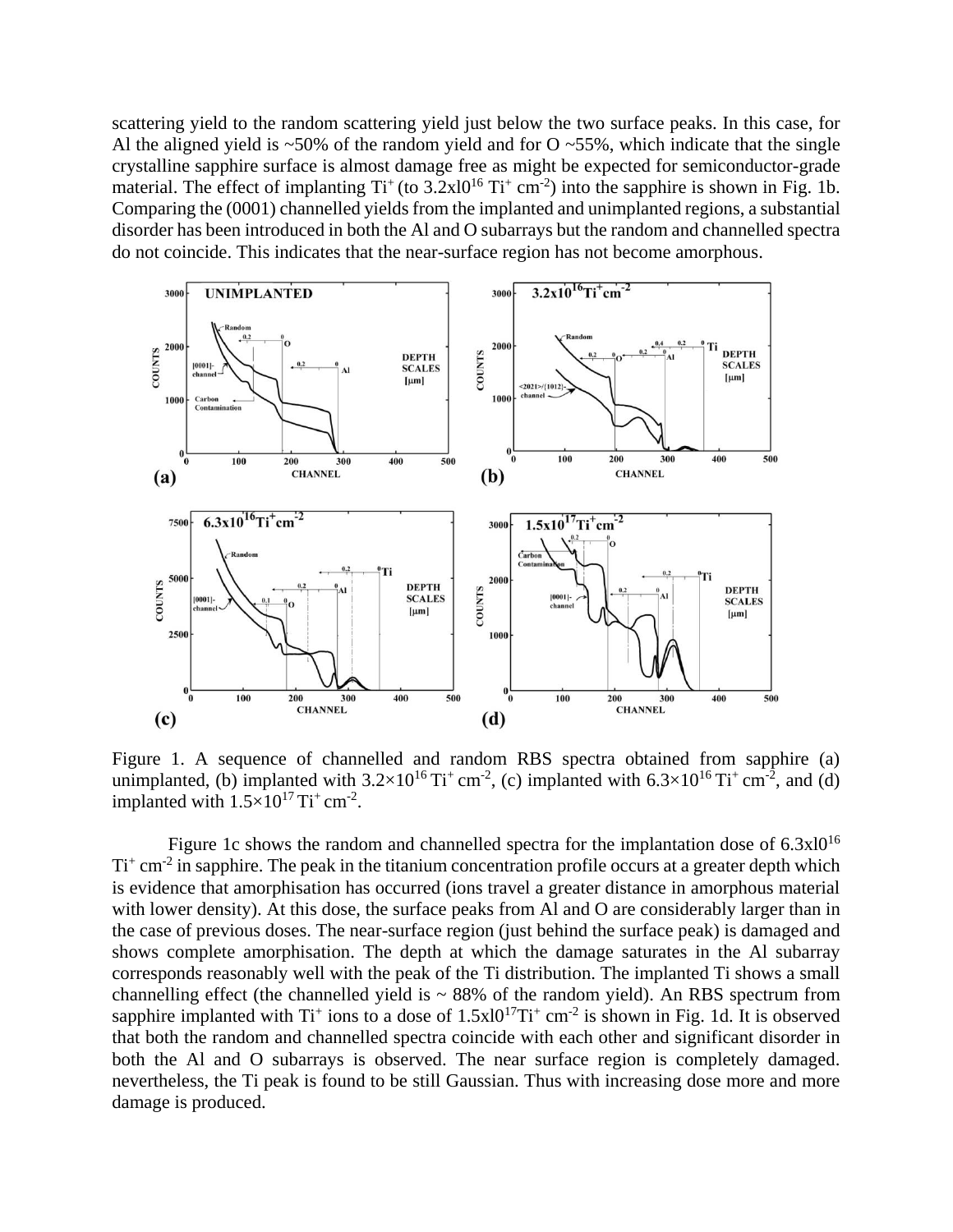To summarize, at the low doses both the random and channelled spectra do not coincide whereas for the higher doses they coincide which implies that an amorphous layer has been formed at high doses. None of the specimens had been rendered amorphous at low doses, this being in agreement with earlier work [16]. The damaged regions become more predominant as the dose increases. For all the implanted species, we have not observed a completely disordered surface region up to doses of  $6.3 \times 10^{16}$  Ti<sup>+</sup> cm<sup>-2</sup>, whereas doses of  $1.5 \times 10^{17}$  Ti<sup>+</sup> cm<sup>-2</sup> would be sufficient to turn the near-surface region completely amorphous. In all cases a little damage is visible in the Al and O subarrays and the Ti implanted peak remains approximately Gaussian. As the implantation doses are increased the implanted profile moves away from the surface which is due to the transformation from crystalline to amorphous surface with lower density [16].

# **Nanoindentation measurements**

In our previous studies [9] we have shown that the near surface hardness of sapphire for both micro- and nanoindentation is reduced after exposure to water and this reduction in hardness was consistent in both techniques. In contrast, the hardness is found to increase after exposure to methanol or ethanol as the contact depth is reduced. This is the result of the normal "indentation size effect" which is usually found when testing across different length scales in ceramics [17- 18]. However, the reduction in surface hardness after exposure to the water was directly associated with a soft water adsorbate-affected surface layer [9]. The indentation size effect hardening can be completely removed or even reversed due to this chemomechanical effect.

For the implanted samples the hardness at the high dose  $(2.5 \times 10^{16} \text{ Ti}^+ \text{cm}^{-2})$  is higher than that from samples implanted with low dose  $(1\times10^{16} \text{Ti}^+\text{cm}^{-2})$ . Furthermore, it is observed that below the contact depth 40nm, there is a significant variation in hardness after exposure to water whereas this is not seen in the case of the  $2.5 \times 10^{16}$  Ti<sup>+</sup>cm<sup>-2</sup> dose (Figures. 2a and 2b). This suggests that the adsorbed water is removed at a dose of  $2.5 \times 10^{16}$  Ti<sup>+</sup>cm<sup>-2</sup> and adsorbate-induced increases in dislocation mobility are hence reduced. The effect of removal of any chemomechanical softening at low doses is much greater than any solid solution or radiation damage hardening from the implantation process.



Figure 2. Comparison in hardness vs contact depth after ethanol and water exposure for sapphire samples implanted with (a)  $1\times10^{16}$  Ti<sup>+</sup>cm<sup>-2</sup> and (b)  $2.5\times10^{16}$  Ti<sup>+</sup>cm<sup>-2</sup>.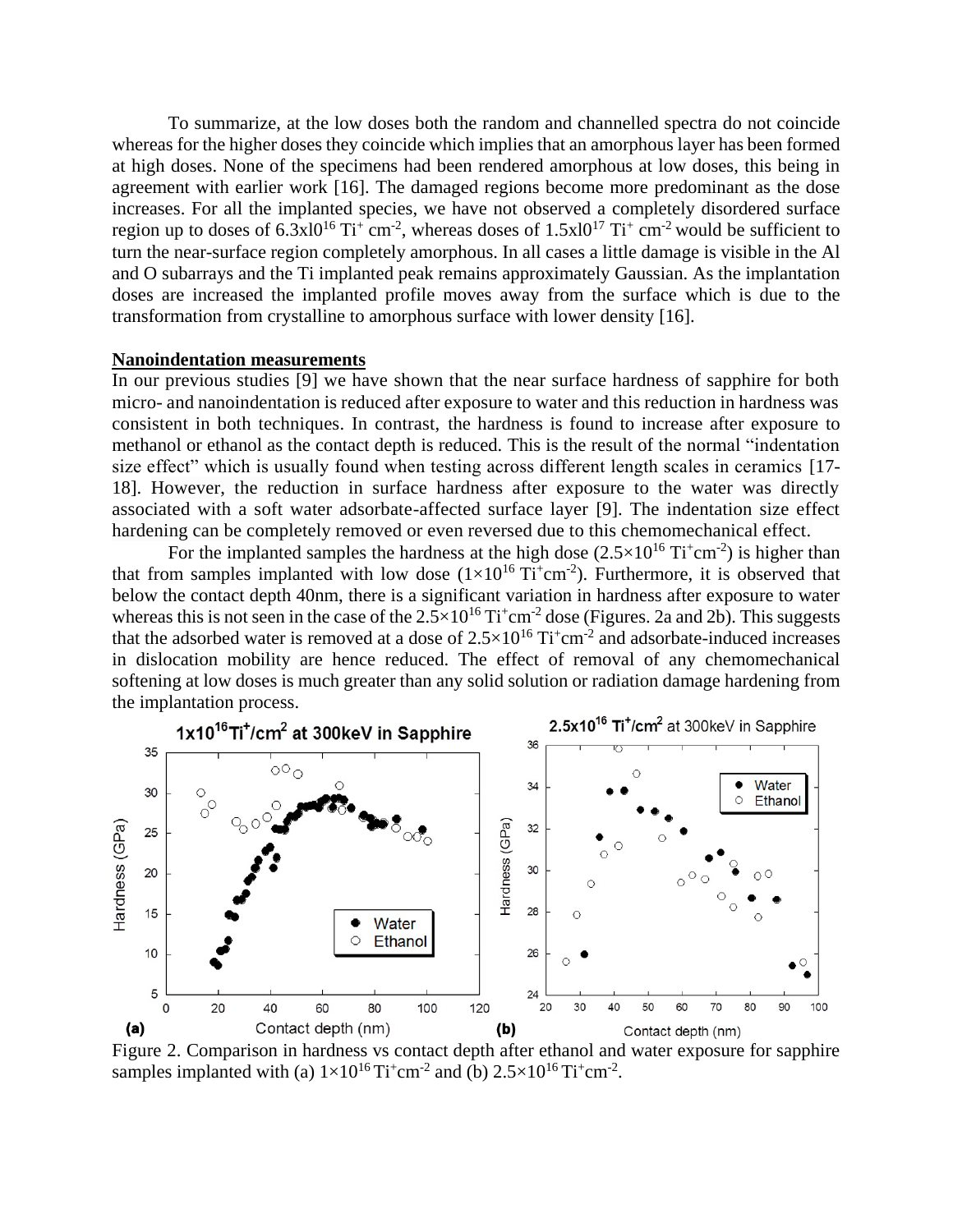

Figure 3. Hardness at the contact depth 40 nm with respect to dose of various Ti<sup>+</sup> ion implantations in sapphire after water and ethanol exposure.

As we have seen from the above (Figure 2a) the hardness changes only below the contact depth of 40 nm due to chemomechanical effects. Therefore, we have compared the hardness at this threshold contact depth (40 nm) for samples with different Ti<sup>+</sup> ion implantation doses (Figure 3) after ethanol and water exposure. The hardness at the low doses  $( $3 \times 10^{16}$  Ti<sup>+</sup> cm<sup>-2</sup>) is higher and$ starts increasing as the implantation dose increases up to a maximum which is associated with the onset of amorphisation (subsurface amorphous). It decreases further as the implantation dose reaches  $10^{17}$  Ti<sup>+</sup> cm<sup>-2</sup> and eventually it becomes almost constant which is the regime of complete surface amorphisation. In water, after low dose  $Ti<sup>+</sup>$  ion implantation the hardness of implanted sapphire is increased in comparison to unimplanted sapphire. This is to be expected mainly due to the reduction in the chemomechanical softening effect after the implantation although a relatively small radiation damage hardening contribution is also observed.

#### **Changes to the sapphire surface due to ion implantation**

It has been suggested that the chemomechanical effect in sapphire is related to the presence of absorbates which affect dislocation mobility [9] and therefore it might be expected that these adsorbates are sputtered away by the implantation process. However, the fact that the changes to chemomechanical behaviour persist even after a long exposure to the atmosphere after implantation suggests that a permanent change to the sapphire surface has occurred which is not seen in unimplanted material. Thus it is important to understand the changing surface chemistry as well as the structural changes already identified.

Furthermore, there is a change in surface energy after implantation which also persists. The water drop contact angles were measured for unimplanted sapphire and the titanium implanted sapphire at three two different implantation doses. For unimplanted sapphire the contact angle was  $67±3^\circ$  which is in the expected range for sapphire surfaces cleaned in water or alcohol. After implantation to  $2.5 \times 10^{16}$  Ti<sup>+</sup>cm<sup>-2</sup>, where the sapphire near surface layer is damaged but crystalline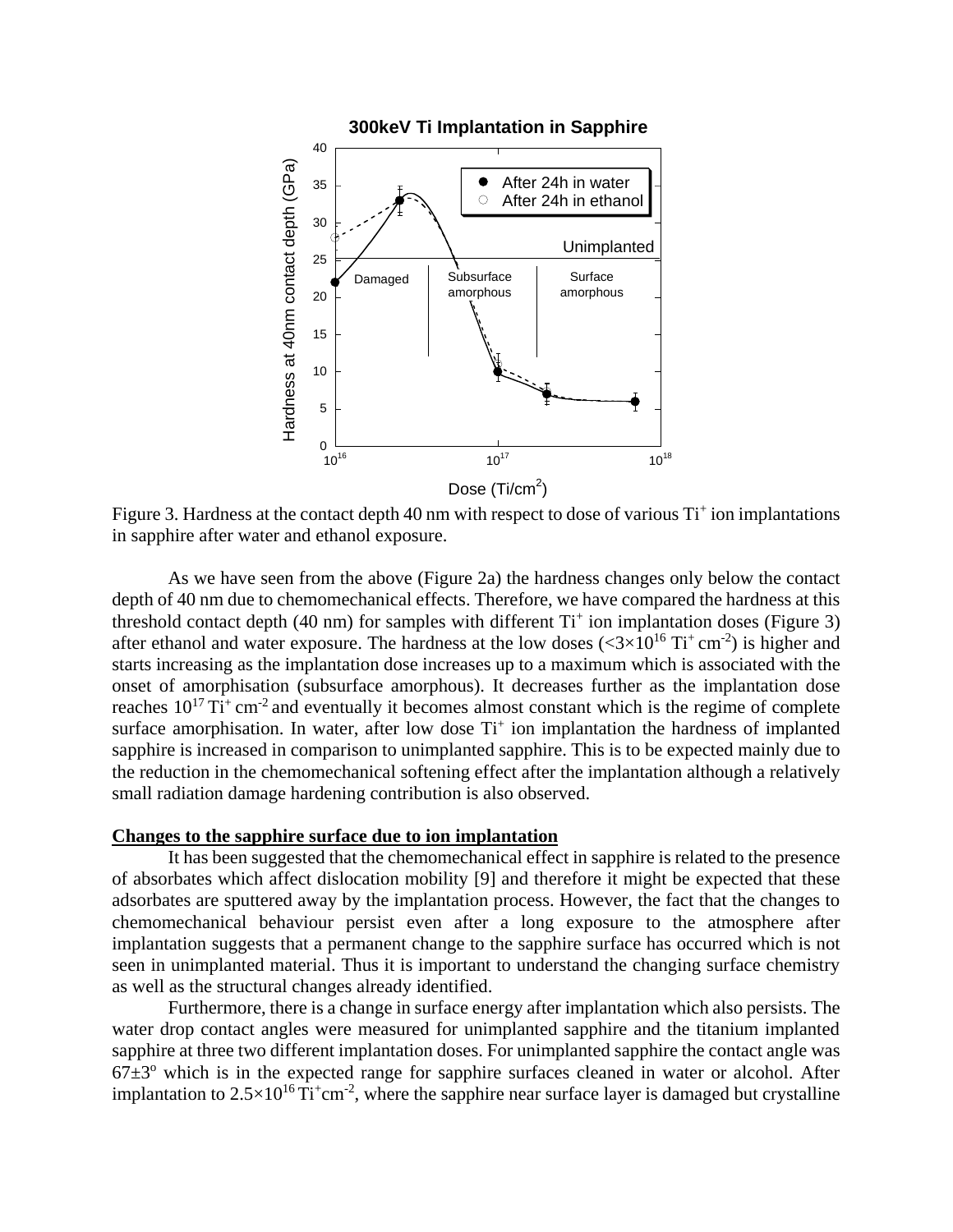the contact angle increases to  $95\pm5^{\circ}$  and the surface is clearly more hydrophobic. By the time that the amorphous layer has reached the surface, at a dose of  $1.5 \times 10^{17}$  Ti<sup>+</sup>cm<sup>-2</sup> the contact angle has fallen to  $79\pm3^{\circ}$  indicating an increase in hydrophilicity compared to the lose dose implantation but not to the same extent as the unimplanted sapphire.

In order to understand the change in contact angle, XPS was carried out to characterise the surface chemical composition (Fig. 4). The C 1S and Ti 2P spectrum were fitted using Gaussian functions superimposed on a Shirley and linear background respectively. For the Ti implanted samples, the C 1S peaks observed at the binding energy of 284.80 eV and 286.92 eV corresponding to C-C and C-O bonds are shown in Figs. 4a and 4c, whereas for unimplanted sapphire the C 1S peak at 285.41 eV and 287.99 eV can be assigned to C-C and C=O respectively (Fig. 4e). The increased peak areas for the implanted samples show that there is considerably more carbon on the surface. The Ti 2P spectra of the  $1\times10^{17}$  Ti<sup>+</sup>cm<sup>-2</sup> showed the Ti 2P3/2 and Ti 2P 1/2 intensity maxima at 458.86 eV and 464.54 eV, respectively (Fig. 4b), whereas the Ti 2P spectra of the  $3.2 \times 10^{16}$  Ti<sup>+</sup>cm<sup>-2</sup> has low intensity as the surface concentration is too small to observe (Fig. 4d). All the data indicate that it is the carbon at the surface which controls the surface adsorbate and chemomechanical behaviour of the sapphire after titanium implantation. The question then arises about the origin of this carbon which was found to be present immediately after implantation of fresh samples and therefore is not likely to be environmental contamination.



Figure 4. (a) C 1S and (b) Ti 2P XPS spectra of sapphire implanted with  $1 \times 10^{17}$  Ti<sup>+</sup>cm<sup>-2</sup>, (c) C 1S and (d) Ti 2P XPS spectra of sapphire implanted with  $3.2 \times 10^{16}$  Ti<sup>+</sup>cm<sup>-2</sup>, and (e) C 1S and (f) Ti 2P XPS spectra of sapphire.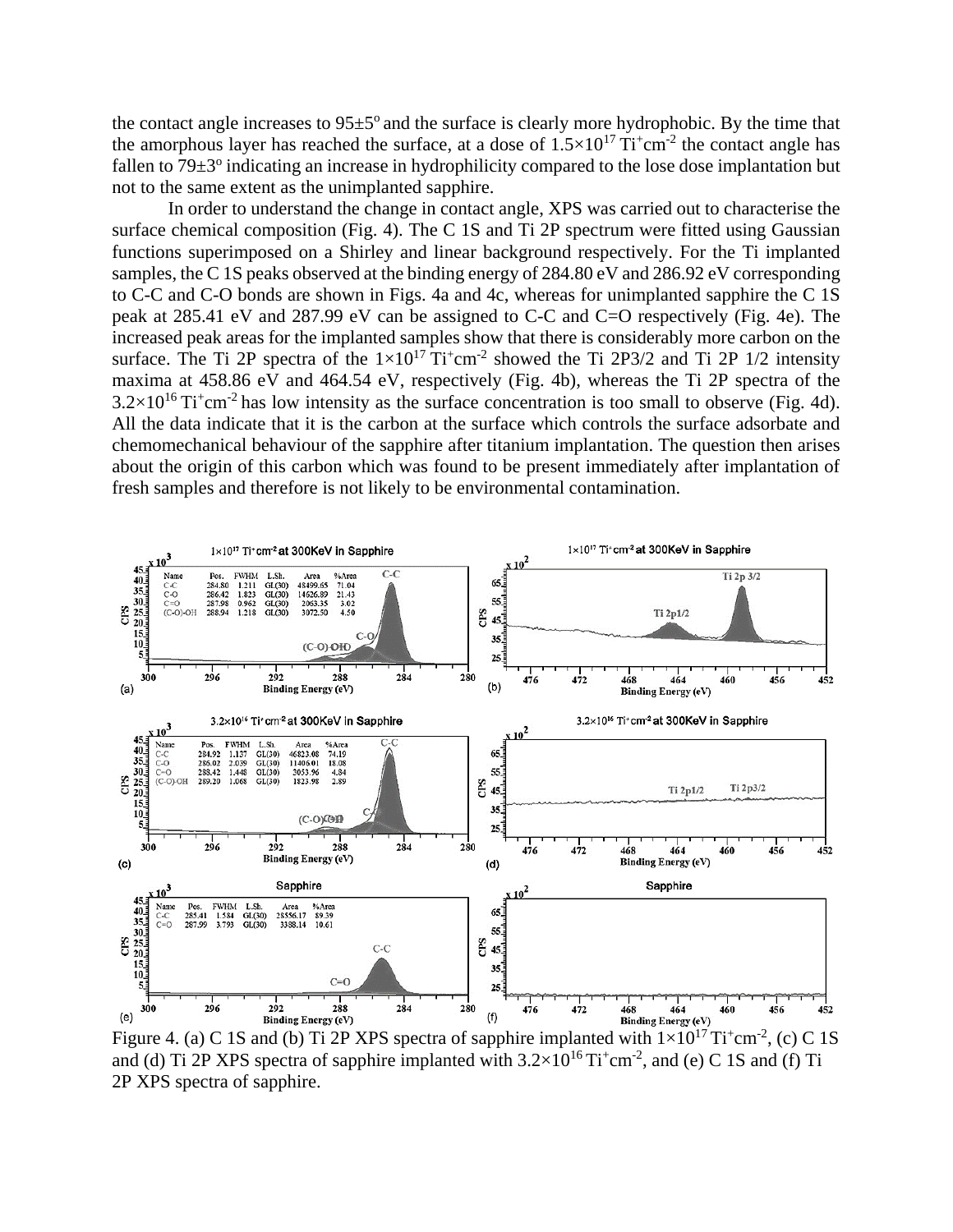The origin of the carbon is due to the interaction of the ion beam with carbon species depositing on the sapphire surface in the vacuum chamber. The sample chamber used was pumped by a diffusion pump to a base pressure of 10<sup>-6</sup>Torr. Back-streaming of diffusion pump oil (Santovac5 – a five ring polyphenyl ether) leads to the deposition of carbon and oxygen containing species on the surface of the samples with an estimated layer thickness of a few nanometres. The ion beam deposits energy in inelastic collisions in the near-surface region resulting in bond breakage and structural rearrangement in the adsorbed layers. TRIM calculations for a 5 nm layer of diffusion pump oil on a sapphire surface irradiated with a 300keV titanium ion beam show considerable recoil damage in the oil layer (mainly carbon and hydrogen) and preferential sputtering of hydrogen. The highly reactive damaged carbon the forms new bonds to carbon in the surface layer and to oxygen from the sapphire and contains a small amount of implanted titanium. The result is a highly stable, non-polar, carbonaceous surface layer on top of the sapphire. The stability of the surface layer is evidenced by the fact that no change in properties or composition was observed even several years after the implantation.

The presence of a non-polar carbon layer on the sapphire surface will thus reduce adsorbate concentration and result in high hardness. High surface hardness is observed more for low doses (Figure 3) because the concentration of defects is not high enough to cause amorphisation but a non-polar surface is produced. In case of higher doses (above  $\sim 3 \times 10^{16}$  Ti<sup>+</sup> cm<sup>-2</sup>) amorphisation occurs. The surface hardness is less above this doses because amorphous material is softer than crystalline material but does not show chemomechanical effects because such amorphous material does not support dislocation-based deformation mechanisms.

#### **Conclusions**

The removal of environmentally softened layers on the sapphire surface after low dose  $Ti<sup>+</sup>$  ion implantation has been demonstrated. It has been shown to result in improving near-surface hardness by reducing chemomechanical effects. The low load hardness of sapphire is influenced by the dose of Ti<sup>+</sup> ion implantation in a complex manner. Implantation is found to increase the hardness up to the onset of amorphisation  $(\sim 3 \times 10^{16} \text{Ti}^+ \text{cm}^{-2})$  whilst at higher doses hardness is reduced. The increase in near-surface hardness is partly due to the removal of physisorbed water which promotes chemomechanical softening of the sapphire substrate. The removal of the adsorbed water layer is due to the formation of a non-polar, carbonaceous layer on the sapphire surface by ion beam cracking of adsorbed diffusion pup oil. Based on this study, it is concluded that ion implantation with an appropriate ion species can control the chemomechanical effects and therefore can control the near-surface mechanical properties of sapphire.

#### **Acknowledgements**

This work was supported by EPSRC through the North East Centre for Energy Materials grant.

### **References**

- 1. A.R.C. Westwood, R.D. Huntington, and N.H Macmillan, Influence of environment on the mobility of near-surface dislocations in ionic crystals, J. Appl. Phys., 44 (1973) 5194–5195.
- 2. J.T. Czernuszka and T.F. Page, The importance of microscopy in studying the wear behaviour of ceramic surfaces, J. Microsc., 140 (1985) 159–169.